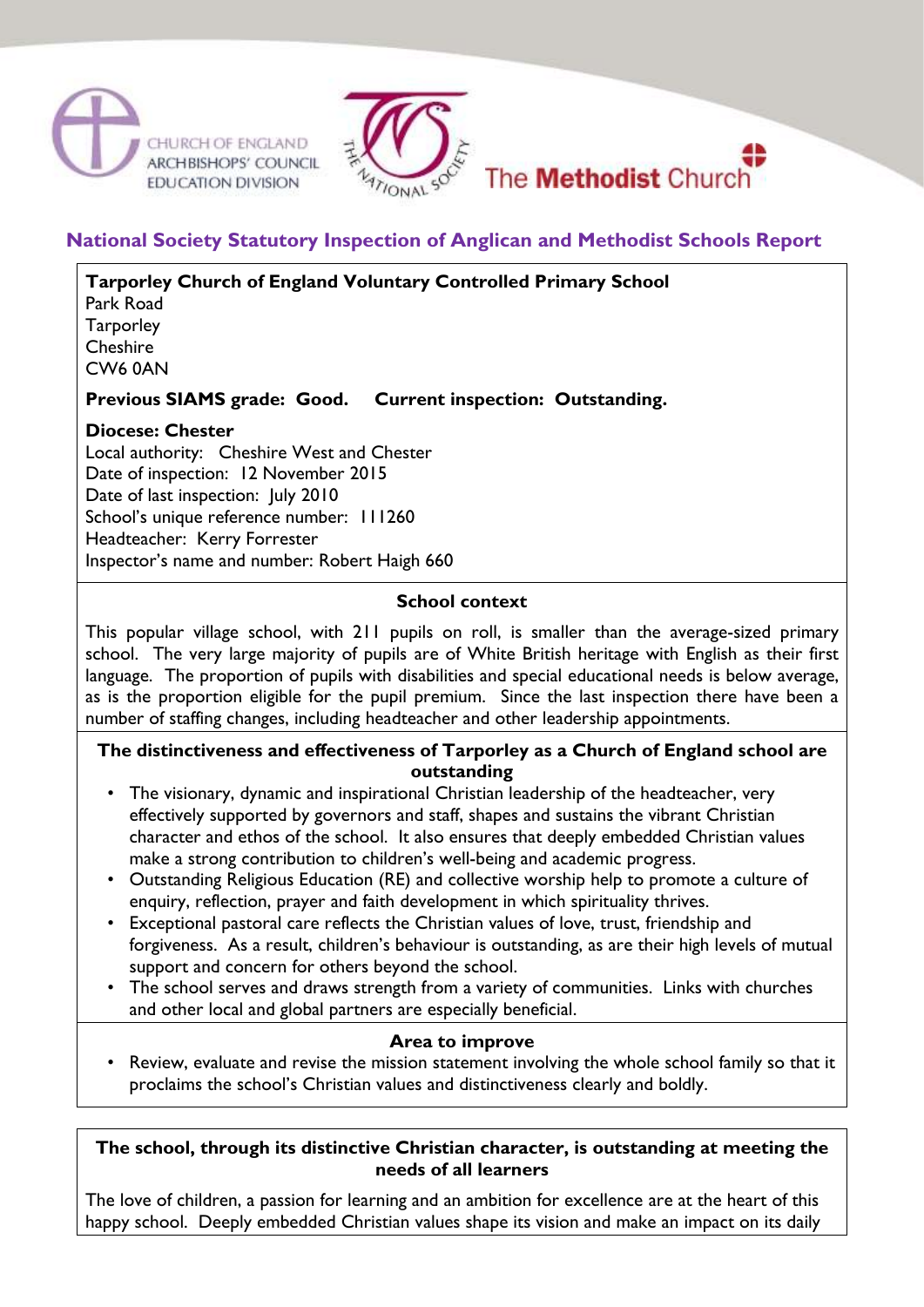life at every level. Its Christian character and inclusive ethos show in the attitudes and actions of adults and children alike. A Year 4 girl commented, 'It feels more like home than school. We are like one big caring family'. A belief in the God-given value of each child is paramount and affects how the staff approach every encounter they have with the children. Therefore, pastoral care is outstanding. Staff show an unswerving commitment towards ensuring all the children achieve their goals, whatever their circumstances. They are seen as Christian role models and leaders of learning. Children follow their example with exemplary behaviour and a thirst for knowledge. Acceptance, love and respect are the basis of excellent relationships. As a result, children are known well, feel very safe and have full confidence in the teaching and support they receive. A Year 6 boy said 'Our teachers challenge and stretch us, but also make our learning exciting and fun'. Therefore, children have above-average attendance levels and are enthusiastic and inquisitive learners in a culture of high expectations. The quality of teaching and standards of achievement have risen strongly since the last inspection. As a result, children make good progress throughout the school and attain above national figures. Living out the Christian values of endurance and service means that staff support with diligence and sensitivity the disadvantaged and those for whom learning is more difficult. As a result, the progress of children with special educational needs and disabilities is good. Children for whom the school receives extra funding are rapidly catching up with others. The level of children's thoughtfulness, respect, empathy and care for each other is striking. A Year 5 girl said 'Finding ways to show the kindness of Jesus every day and look out for each other is an important part of us.' This is typical of children's comments in linking their behaviour with the core values. The promotion of children's spiritual, moral, social and cultural development (SMSC) across the curriculum is outstanding. Community projects enhance social development and links with Mongolia, The Gambia and Uganda foster cultural understanding. Children develop a strong moral and social conscience alongside their excellent spiritual development. They organise much charity fund-raising, explaining this as an expression of their Christian compassion and service. RE is a well-taught core subject and makes an outstanding contribution to the school's Christian character. It helps children to explore the Christian interpretation of the school's values, understand Christian belief and practice, appreciate Christianity as a global faith and value diversity in society.

## **The impact of collective worship on the school community is outstanding**

Great importance is attached to collective worship and a strong tradition of distinctively Christian worship exists in the school. It is inclusive, vibrant and enjoyed by all. Worship supports children's spiritual growth and moral development. It provides opportunities for them to discover the relevance of faith and express its meaning in their own lives. As a result they speak with confidence and spiritual maturity about the inspiration they draw from worship. A Year 6 girl stated 'It helps us to discover hidden meanings'. A Year 5 boy remarked, 'Worship draws us together to think about the big questions of life and give thanks to God.' Worship extends beyond occasions in class and larger school gatherings. Many children and families attend and are involved in Messy Church, family services and church celebrations for Christian festivals. Christian values, the life and person of Jesus and Bible stories are accorded a prominent place in worship. As a result, children talk confidently about Christian teaching in practice. They show a clear awareness of the belief in God as Father, Son and Holy Spirit. As one Year 4 boy put it, 'God above us, Jesus beside us, the Spirit within us'. Children sing joyfully and are confident with the frequently used Anglican prayers and responses, including the Lord's Prayer. The culture of prayer in the school is important to all. Children take seriously the opportunities for prayer, reflection and silence which they say increase their awareness of God's presence and help them focus on the needs of others as well as their own concerns. They value the classroom and other, including outdoor, reflection areas where they can say the school prayers, write their own for use in worship or pray spontaneously. In the words of a Year 4 girl 'Prayer helps us to express our feelings and gives us confidence that God is always with us'. Children frequently plan and lead worship which they say enhances their understanding of it and their leadership skills. They, together with staff, governors and parents are increasingly involved in its evaluation which informs future priorities. Eucharistic worship is not yet included in provision planning. The contribution of church leaders strengthens